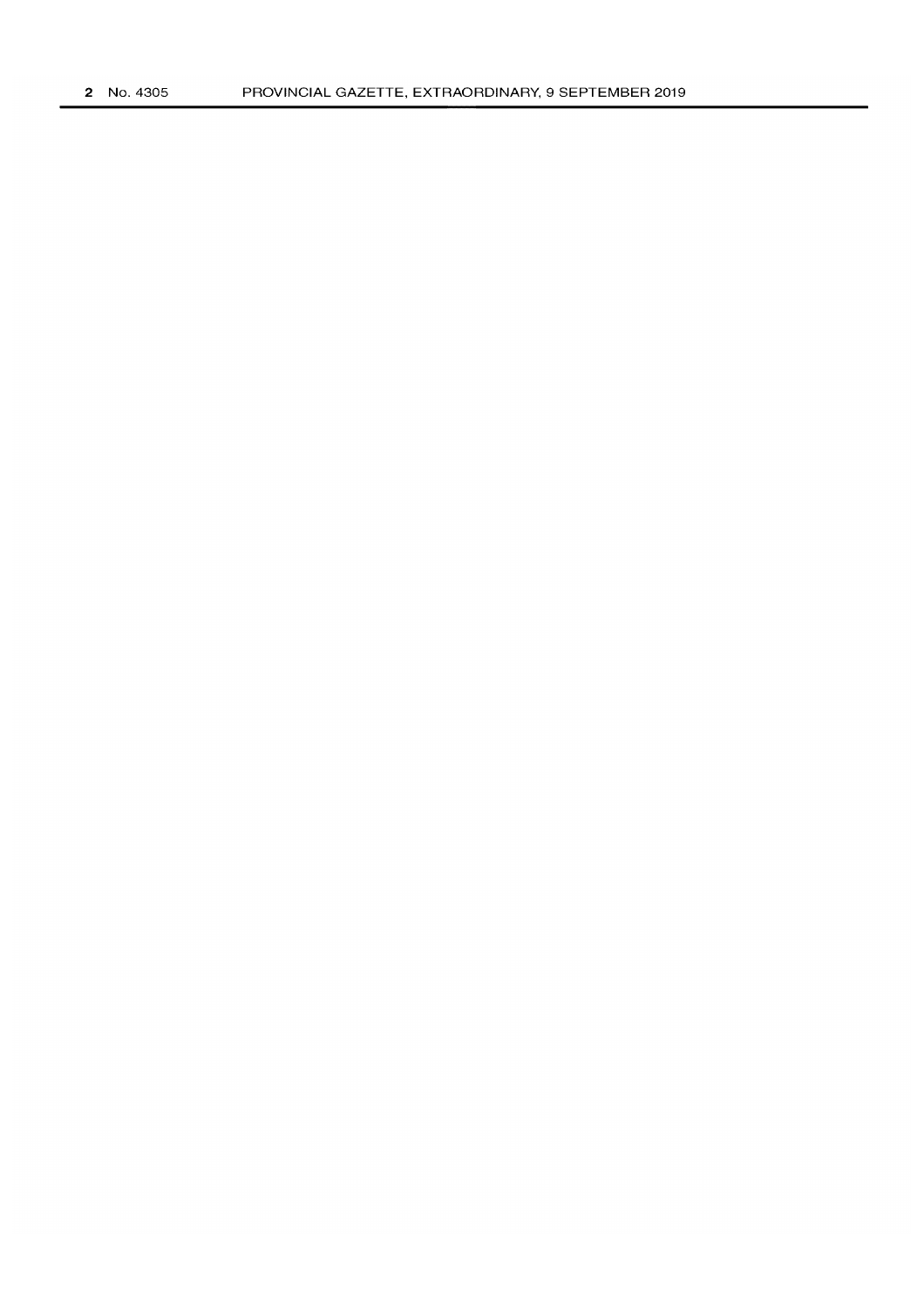#### **CONTENTS**

|     |                                                                                                                                                                                                                        | Gazette<br>No. | Page<br>No. |
|-----|------------------------------------------------------------------------------------------------------------------------------------------------------------------------------------------------------------------------|----------------|-------------|
|     | <b>PROVINCIAL NOTICES • PROVINSIALE KENNISGEWINGS</b>                                                                                                                                                                  |                |             |
| 255 | National Heritage Resources Act (25/1999)("the Act"): Call for nomination of persons to serve as members of<br>the Eastern Cape Provincial Heritage Resources Authority Council (ECPRA Council) for a term of not more | 4305           |             |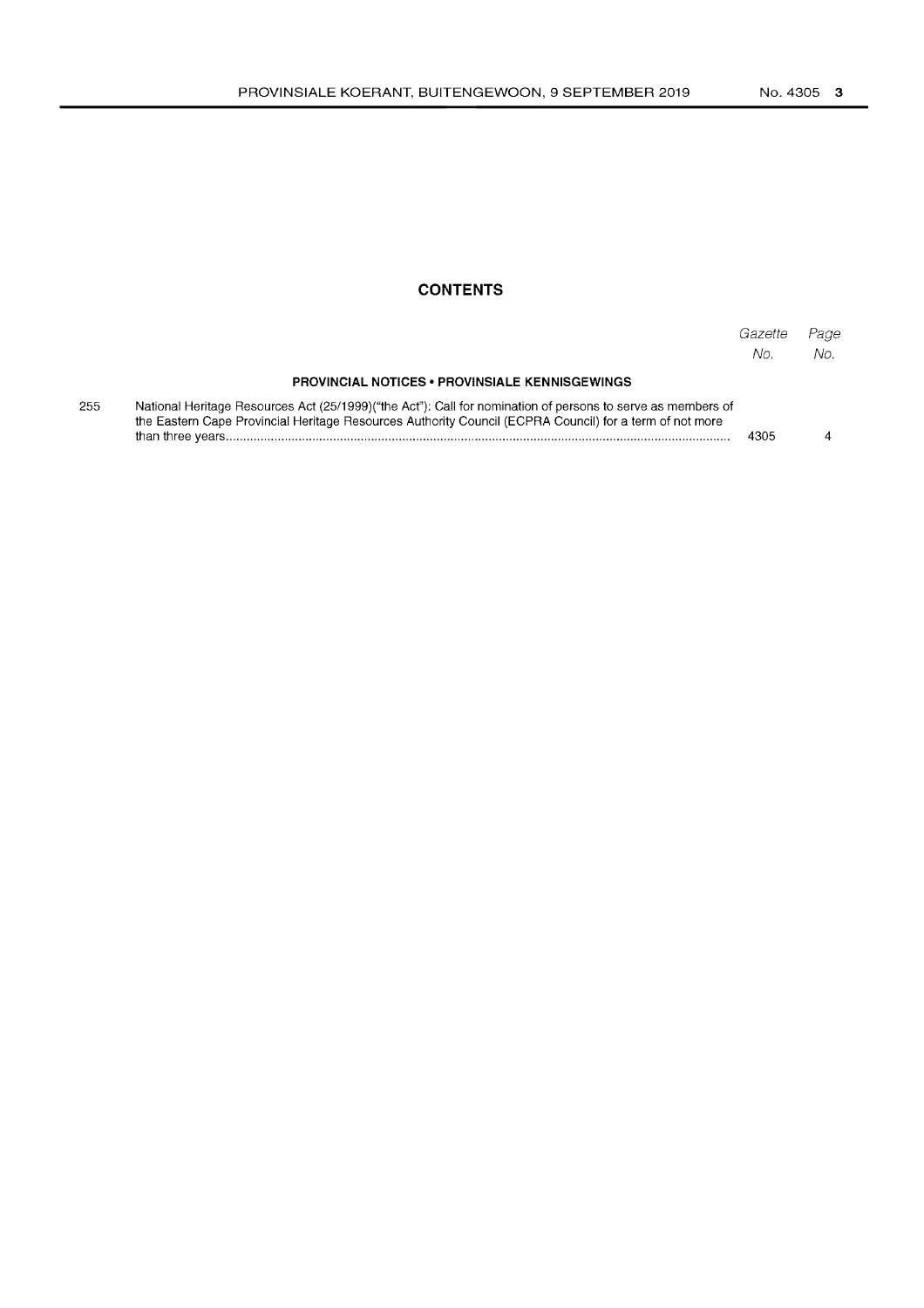### PROVINCIAL NOTICES • PROVINSIALE KENNISGEWINGS

#### PROVINCIAL NOTICE 255 OF 2019

### **PROVINCE OF THE EASTERN CAPE**

## **PROVINCIAL NOTICE**

# **DEPARTMENT OF SPORT, RECREATION, ARTS AND CULTURE**

#### **CALL FOR NOMINATION OF PERSONS TO SERVE AS MEMBERS OF THE EASTERN CAPE PROVINCIAL HERITAGE RESOURCES AUTHORITY COUNCIL (ECPHRA COUNCIL) FOR A TERM OF NOT MORE THAN THREE YEARS**

I, Fezeka Bayeni, Member of the Executive Council responsible for Sport, Recreation, Arts and Culture in the Province of the Eastern Cape ("MEC"), acting in terms of Section 23 of the National Heritage Resources Act (No. 25 of 1999)("the Act") hereby invite members of the public  $-$  individuals and organized groups in civil society - to nominate candidates who could serve as members of the Council of the Eastern Cape Provincial Heritage Resources Authority ("ECPHRA").

Such individuals must have special knowledge or experience in at least one of the following fields:- Heritage Resources Management, Oral History and/or Indigenous knowledge systems, Architecture, Archaeology / Paleontology / Marine Heritage, Organised Business, Local Government and Traditional Affairs.

Specialist skills in Financial Management, Law and Human Resource Management / Administration relevant to the areas mentioned above.

The Council must reflect broadly the demographics of the Province of the Eastern Cape ("Province"), in terms of race, gender, youth and physically challenged individuals.

Key functions of the ECPHRA Council are as follows:

- Advise the MEC on the implementation of the Act or relevant provincial or municipal legislation;
- Promote the systematic identification, recording and assessment of heritage resources and heritage objects which form part of the national estate in the Province;